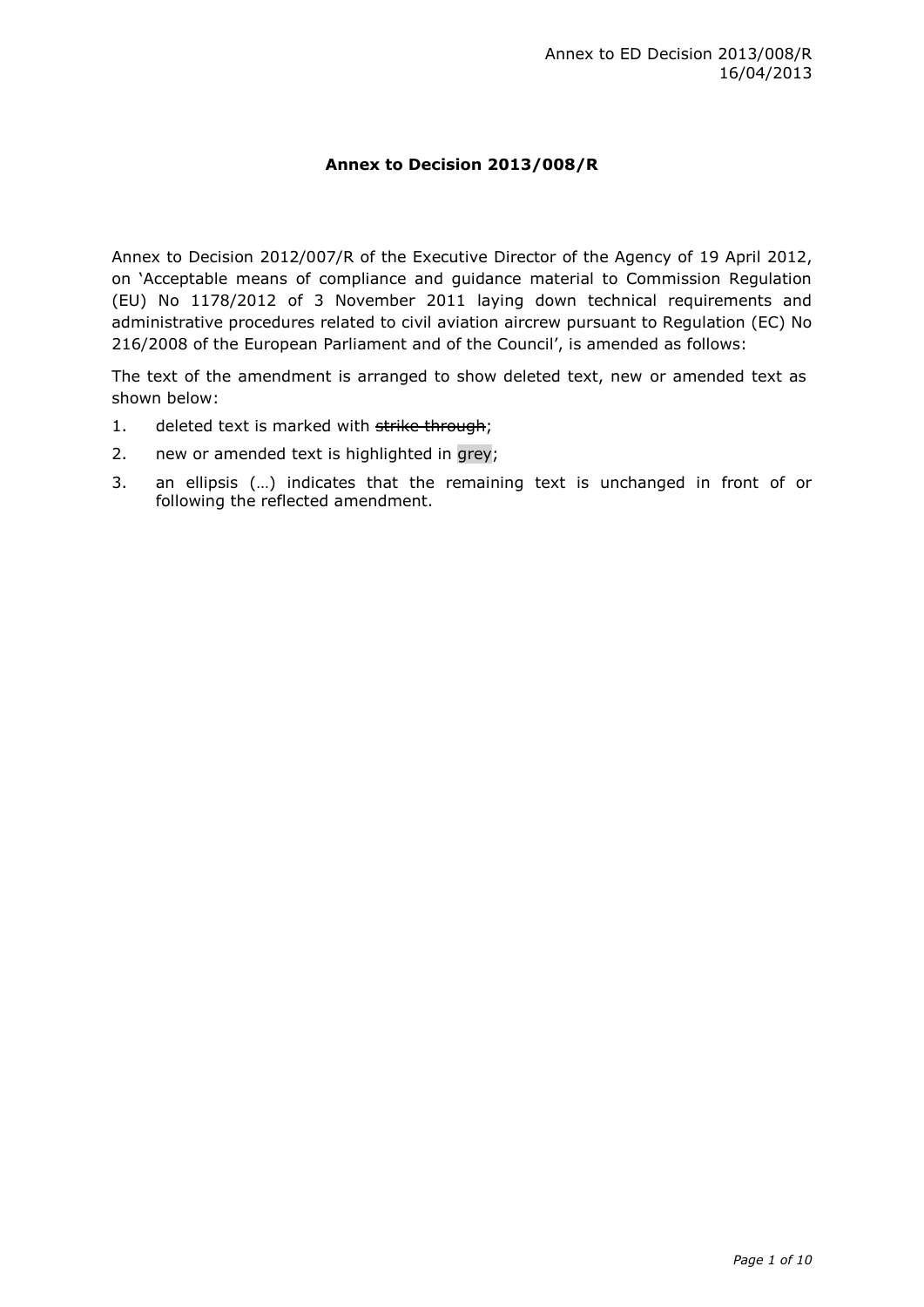A new GM3 ORA.GEN.200(a)(3) is added as follows:

## **GM3 ORA.GEN.200(a)(3) Management system**

APPROVED TRAINING ORGANISATIONS - RISK MANAGEMENT OF FLIGHT OPERATIONS WITH KNOWN OR FORECAST VOLCANIC ASH CONTAMINATION

(a) Responsibilities

The ATO is responsible for the safety of its operations, including within an area with known or forecast volcanic ash contamination.

- The ATO should complete this assessment of safety risks related to known or forecast volcanic ash contamination as part of its management system before initiating operations into airspace forecast to be or aerodromes/operating sites known to be contaminated with volcanic ash.
- This process is intended to ensure the ATO takes into account the likely accuracy and quality of the information sources it uses in its management system and to demonstrate its own competence and capability to interpret data from different sources in order to achieve the necessary level of data integrity reliably and correctly resolve any conflicts among data sources that may arise.
- In order to decide whether or not to operate into airspace forecast to be or aerodromes/operating sites known to be contaminated with volcanic ash, the ATO should make use of the safety risk assessment within its management system as required by ORA.GEN.200.
- The ATO's safety risk assessment should take into account all relevant data including data from the type certificate holders (TCHs) regarding the susceptibility of the aircraft they operate to volcanic cloud-related airworthiness effects, the nature and severity of these effects and the related pre-flight, in-flight and postflight precautions to be observed by the ATO.

The ATO should ensure that personnel required to be familiar with the details of the safety risk assessments receives all relevant information (both pre-flight and inflight) in order to be in a position to apply appropriate mitigation measures as specified by the safety risk assessments.

(b) Procedures

The ATO should have documented procedures for the management of operations into airspace forecast to be or aerodromes/operating sites known to be contaminated with volcanic ash.

These procedures should ensure that, at all times, flight operations remain within the accepted safety boundaries as established through the management system allowing for any variations in information sources, equipment, operational experience or organisation. Procedures should include those for flight crew and any other relevant personnel such that they are in a position to evaluate correctly the risk of flights into airspace forecast to be contaminated by volcanic ash and to plan accordingly.

Continuing airworthiness personnel should be provided with procedures allowing them to correctly assess the need for and to execute relevant maintenance or continuing airworthiness interventions.

The ATO should retain sufficient qualified and competent staff to generate well supported operational risk management decisions and ensure that its staff are appropriately trained and current. It is recommended that the ATO make the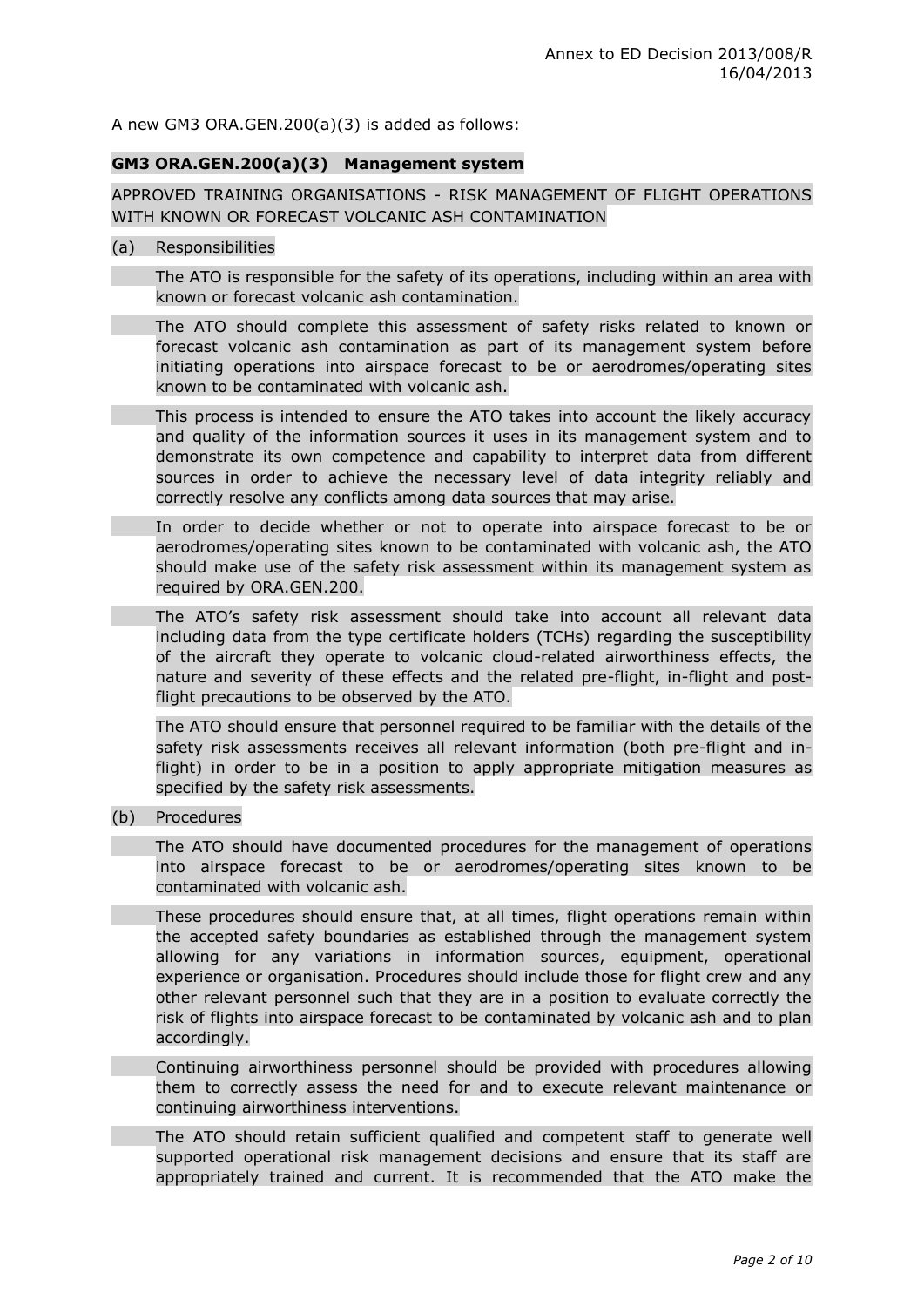necessary arrangements for its relevant staff to take up opportunities to be involved in volcanic ash exercises conducted in their areas of operation.

## (c) Volcanic activity information and the ATO's potential response

Before and during operations, information valuable to the ATO is generated by various volcano agencies worldwide. The ATO's risk assessment and mitigating actions need to take account of and respond appropriately to the information likely to be available during each phase of the eruptive sequence from pre-eruption through to end of eruptive activity. It is nevertheless noted that eruptions rarely follow a deterministic pattern of behaviour. A typical ATO's response may consist of the following:

### (1) Pre-eruption

The ATO should have in place a robust mechanism for ensuring that it is constantly vigilant for any alerts of pre-eruption volcanic activity relevant to its operations. The staff involved need to understand the threat to safe operations that such alerts represent.

An ATO whose areas of activity include large, active volcanic areas for which immediate International Airways Volcano Watch (IAVW) alerts may not be available, should define its strategy for capturing information about increased volcanic activity before pre-eruption alerts are generated. For example, an ATO may combine elevated activity information with information concerning the profile and history of the volcano to determine an operating policy, which could include re-routing or restrictions at night. This would be useful when dealing with the 60% of volcanoes which are unmonitored.

Such an ATO should also ensure that its crews are aware that they may be the first to observe an eruption and so need to be vigilant and ready to ensure that this information is made available for wider dissemination as quickly as possible.

(2) Start of an eruption

Given the likely uncertainty regarding the status of the eruption during the early stages of an event and regarding the associated volcanic cloud, the ATO's procedures should include a requirement for crews to initiate re-routes to avoid the affected airspace.

The ATO should ensure that flights are planned to remain clear of the affected areas and that consideration is given to available aerodromes/operating sites and fuel requirements.

It is expected that the following initial actions will be taken by the ATO:

- (i) determine if any aircraft in flight could be affected, alert the crew and provide advice on re-routing as required;
- (ii) alert management;
- (iii) for flight departures, brief flight crew and revise flight and fuel planning in accordance with the safety risk assessment;
- (iv) alert flight crew to the need for increased monitoring of information (e.g. special air report (AIREP), volcanic activity report (VAR), significant weather information (SIGMET), NOTAMs and company messages);
- (v) initiate the gathering of all data relevant to determining the risk; and
- (vi) apply mitigations identified in the safety risk assessment.
- (3) On-going eruption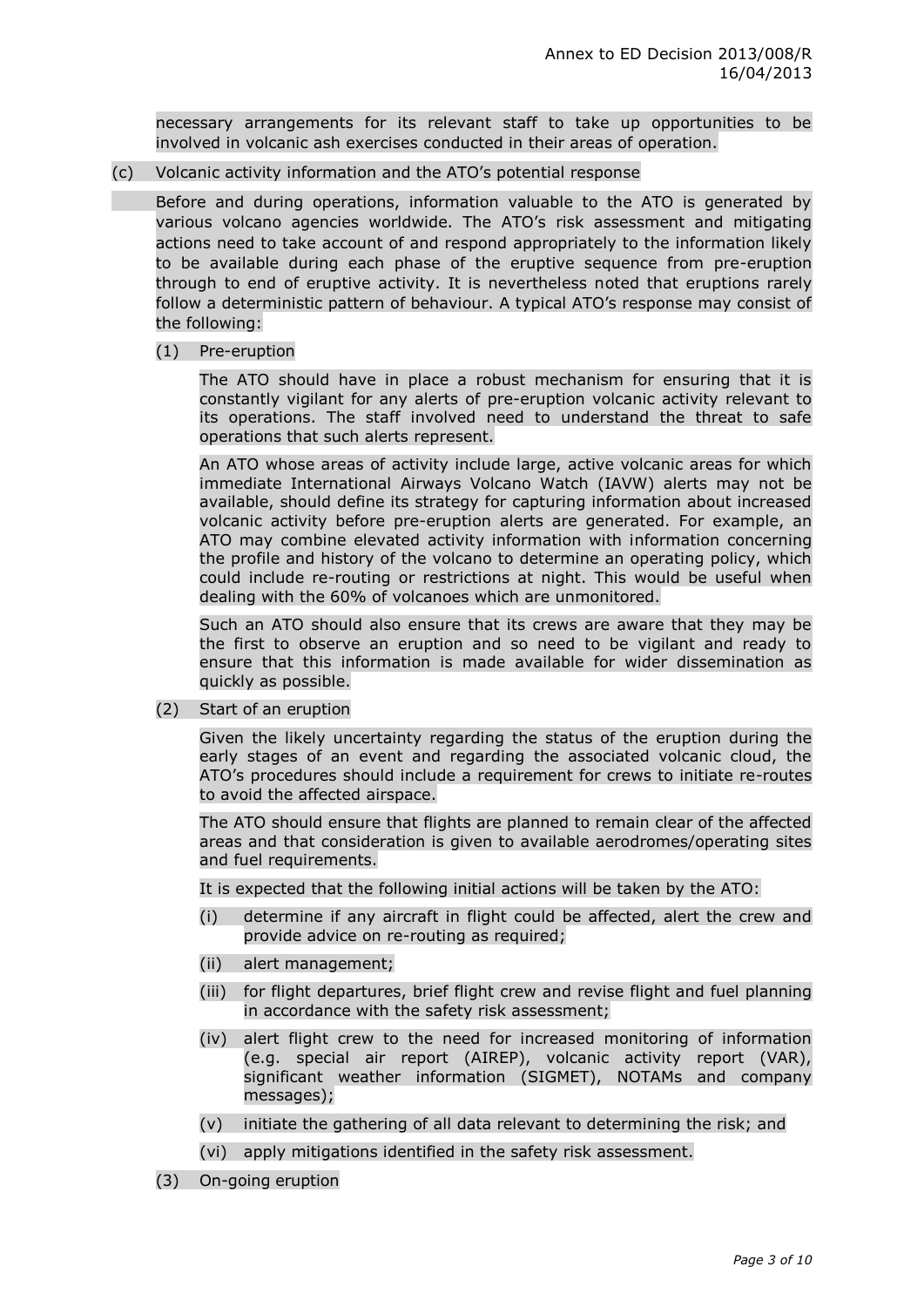As the eruptive event develops, the ATO can expect the responsible Volcanic Ash Advisory Centre (VAAC) to provide volcanic ash advisory messages (VAA/VAGs) defining, as accurately as possible, the vertical and horizontal extent of areas and layers of volcanic clouds. As a minimum, the ATO should monitor, and take account of, this VAAC information as well as of relevant SIGMETs and NOTAMs.

Other sources of information are likely to be available such as VAR/AIREPs, satellite imagery and a range of other information from State and commercial organisations. The ATO should plan its operations in accordance with its safety risk assessment taking into account the information that it considers accurate and relevant from these additional sources.

The ATO should carefully consider and resolve differences or conflicts among the information sources, notably between published information and observations (pilot reports, airborne measurements, etc.).

Given the dynamic nature of the volcanic hazards, the ATO should ensure that the situation is monitored closely and operations adjusted to suit changing conditions.

The ATO should be aware that, depending on the State concerned the affected or danger areas may be established and presented in a different way than the one currently used in Europe as described in EUR Doc 019-NAT Doc 006.

The ATO should require reports from its crews concerning any encounters with volcanic emissions. These reports should be passed immediately to the appropriate air traffic services (ATS) unit and to the ATO's competent authority.

For the purpose of flight planning, the ATO should treat the horizontal and vertical limits of the temporary danger area (TDA) or airspace forecast to be contaminated by volcanic ash as applicable, to be over-flown as it would mountainous terrain, modified in accordance with its safety risk assessment. The ATO should take account of the risk of cabin depressurisation or engine failure resulting in the inability to maintain level flight above a volcanic cloud. Additional minimum Equipment List (MEL) provisions, if applicable, should be considered in consultation with the TCHs.

Flying below a volcanic ash contaminated airspace should be considered on a case by case basis. It should only be planned to reach or leave an aerodrome/operating site close to the boundary of this airspace or where the ash contamination is very high and stable. The establishment of Minimum Sector Altitude(MSA) and the availability of aerodromes/operating sites should be considered.

### (d) Safety risk assessment

When directed specifically at the issue of intended flight into airspace forecast to be or aerodromes/operating sites known to be contaminated with volcanic ash, the process should involve the following:

(1) Identifying the hazards

The generic hazard, in the context of this document, is airspace forecast to beor aerodromes/operating sites known to be contaminated with volcanic ash, and whose characteristics are harmful to the airworthiness and operation of the aircraft.

This GM is referring to volcanic ash contamination since it is the most significant hazard for flight operations in the context of a volcanic eruption. Nevertheless, it might not be the only hazard and therefore the operator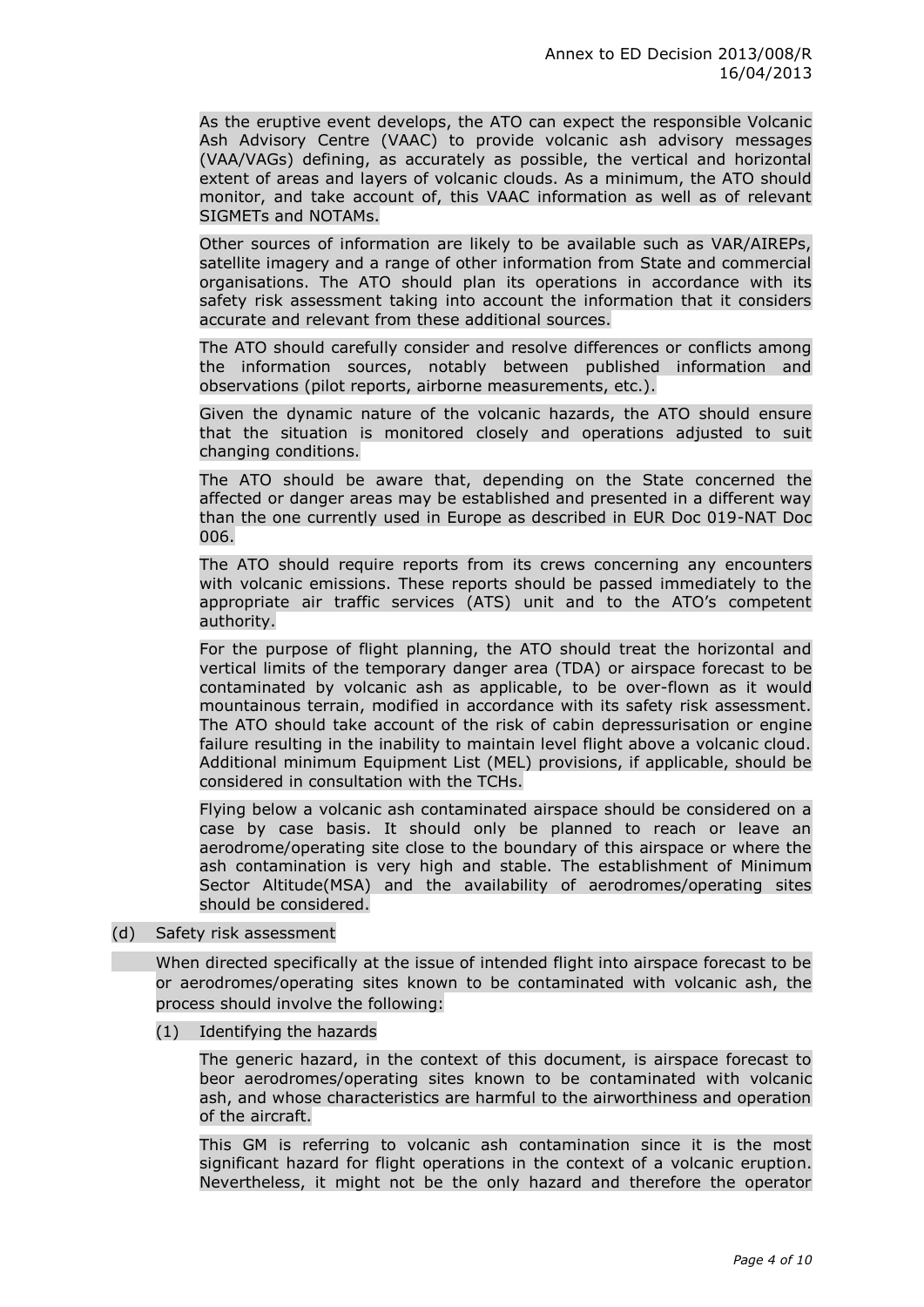should consider additional hazards which could have an adverse effect on aircraft structure or passengers safety such as gases.

Within this generic hazard, the ATO should develop its own list of specific hazards taking into account its specific aircraft, experience, knowledge and type of operation, and any other relevant data stemming from previous eruptions.

- (2) Considering the severity and consequences of the hazard occurring (i.e. the nature and actual level of damage expected to be inflicted on the particular aircraft from exposure to that volcanic ash cloud).
- (3) Evaluating the likelihood of encountering volcanic ash clouds with characteristics harmful to the safe operation of the aircraft.

For each specific hazard within the generic hazard, the likelihood of adverse consequences should be assessed, either qualitatively or quantitatively.

(4) Determining whether the consequent risk is acceptable and within the ATO's risk performance criteria.

At this stage of the process, the safety risks should be classified as acceptable or unacceptable. The assessment of tolerability will be subjective, based on qualitative data and expert judgement, until specific quantitative data are available in respect of a range of parameters.

(5) Taking action to reduce the safety risk to a level that is acceptable to the ATO's management.

Appropriate mitigation for each unacceptable risk identified should then be considered in order to reduce the risk to a level acceptable to the ATO's management.

(e) Procedures to be considered when identifying possible mitigations actions

When conducting a volcanic ash safety risk assessment, the ATO should consider the following non-exhaustive list of procedures and processes as mitigation:

(1) Type certificate holders

Obtaining advice from the TCHs and other engineering sources concerning operations in potentially contaminated airspace and/or aerodromes/operating sites contaminated by volcanic ash.

This advice should set out:

- (i) the features of the aircraft that are susceptible to airworthiness effects related to volcanic ash;
- (ii) the nature and severity of these effects;
- (iii) the effect of volcanic ash on operations to/from contaminated aerodromes/operating sites, including the effect on take-off and landing aircraft performance;
- (iv) the related pre-flight, in-flight and post-flight precautions to be observed by the ATO including any necessary amendments to aircraft operating manuals, aircraft maintenance manuals, master minimum equipment list/dispatch deviation or equivalents required to support the ATO; and
- (v) the recommended inspections associated with inadvertent operations in volcanic ash contaminated airspace and operations to/from volcanic ash contaminated aerodromes/operating sites; this may take the form of instructions for continuing airworthiness or other advice.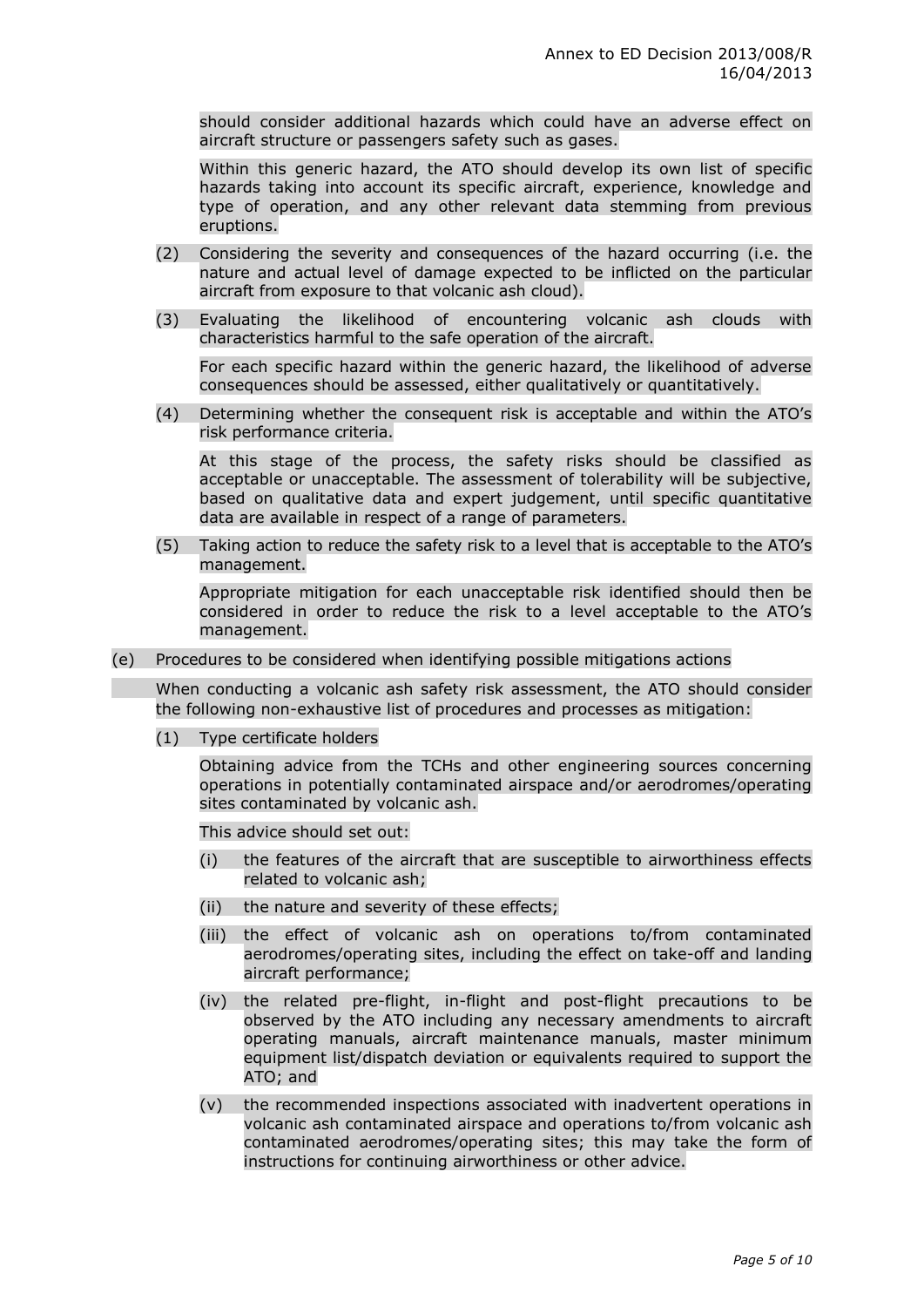### (2) ATO/contracted organisations' personnel

Definition of procedures for flight planning and operations ensuring that:

- (i) flight crews are in a position to evaluate correctly the risk of encountering volcanic ash contaminated airspace, or aerodromes/operating sites, and can plan accordingly;
- (ii) flight planning and operational procedures enable crews to avoid areas and aerodromes/operating sites with unacceptable volcanic ash contamination;
- (iii) flight crew are aware of the possible signs of entry into a volcanic ash cloud and execute the associated procedures;
- (iv) continuing airworthiness personnel are able to assess the need for, and to execute, any necessary maintenance or other required interventions; and
- (v) crews are provided with appropriate aircraft performance data when operating to/from aerodromes/operating sites contaminated with volcanic ash.
- (3) Provision of enhanced flight watch

This should ensure:

- (i) close and continuous monitoring of VAA, VAR/AIREP, SIGMET, NOTAM and ASHTAM and other relevant information, and information from crews, concerning the volcanic ash cloud hazard;
- (ii) access to plots of the affected areas from SIGMETs, NOTAMs and other relevant information for crews; and
- (iii) communication of the latest information to crews in a timely fashion.
- (4) Flight planning

Flexibility of the process to allow re-planning at short notice should conditions change.

(5) Departure, destination and alternate aerodromes

For the airspace to be traversed, or the aerodromes/operating sites in use, parameters to evaluate and take account of:

- (i) the probability of contamination;
- (ii) any additional aircraft performance requirements;
- (iii) required maintenance considerations;
- (iv) fuel requirements for re-routeing and extended holding.
- (6) Routing policy

Parameters to evaluate and take account of:

- (i) the shortest period in and over the forecast contaminated area;
- (ii) the hazards associated with flying over the contaminated area;
- (iii) drift down and emergency descent considerations;
- (iv) the policy for flying below the contaminated airspace and the associated hazards.
- (7) Diversion policy

Parameters to evaluate and take account of: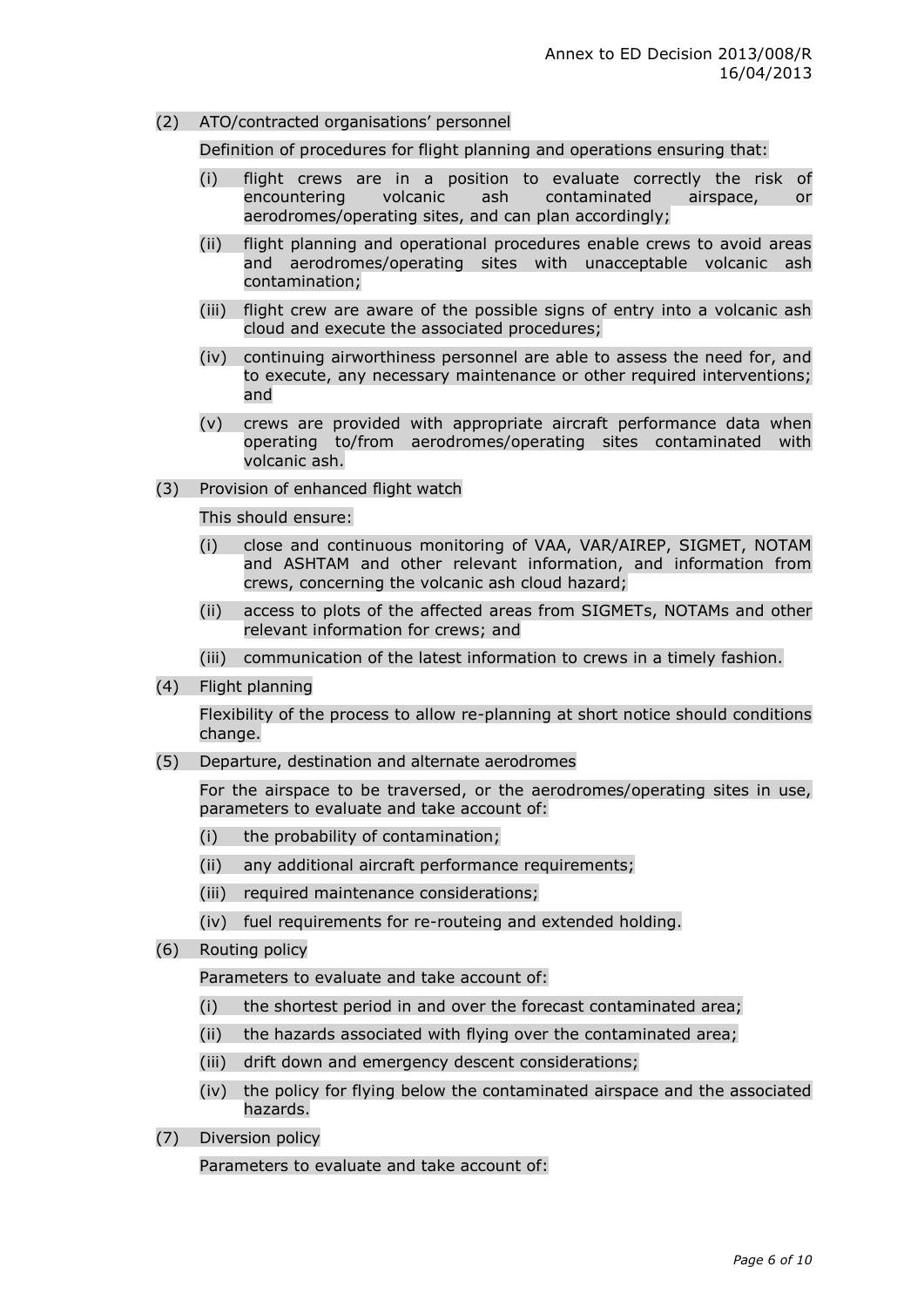- (i) maximum allowed distance from a suitable aerodrome/operating site;
- (ii) availability of aerodromes/operating sites outside the forecast contaminated area;
- (iii) diversion policy after an volcanic ash encounter.
- (8) Minimum equipment list

Additional provisions in the MEL, if applicable, for dispatching aircraft with unserviceabilities that might affect the following non-exhaustive list of systems:

- (i) air conditioning packs;
- (ii) engine bleeds;
- (iii) pressurisation system;
- (iv) electrical power distribution system;
- (v) air data system;
- (vi) standby instruments;
- (vii) navigation systems;
- (viii) de-icing systems;
- (ix) engine driven generators;
- (x) auxiliary power unit (APU);
- (xi) airborne collision avoidance system (ACAS);
- (xii) terrain awareness warning system (TAWS);
- (xiii) autoland systems;

(xiv) provision of crew oxygen; (xv) supplemental oxygen for passengers.

(9) Standard operating procedures

Crew training to ensure they are familiar with normal and abnormal operating procedures and particularly any changes regarding but not limited to:

- (i) pre-flight planning;
- (ii) in-flight monitoring of volcanic ash cloud affected areas and avoidance procedures;
- (iii) diversion;
- (iv) communications with ATC;
- (v) in-flight monitoring of engine and systems potentially affected by volcanic ash cloud contamination;
- (vi) recognition and detection of volcanic ash clouds and reporting procedures;
- (vii) in-flight indications of a volcanic ash cloud encounter;
- (viii) procedures to be followed if a volcanic ash cloud is encountered;
- (ix) unreliable or erroneous airspeed;
- (x) non-normal procedures for engines and systems potentially affected by volcanic ash cloud contamination;
- (xi) engine-out and engine relight;
- (xii) escape routes; and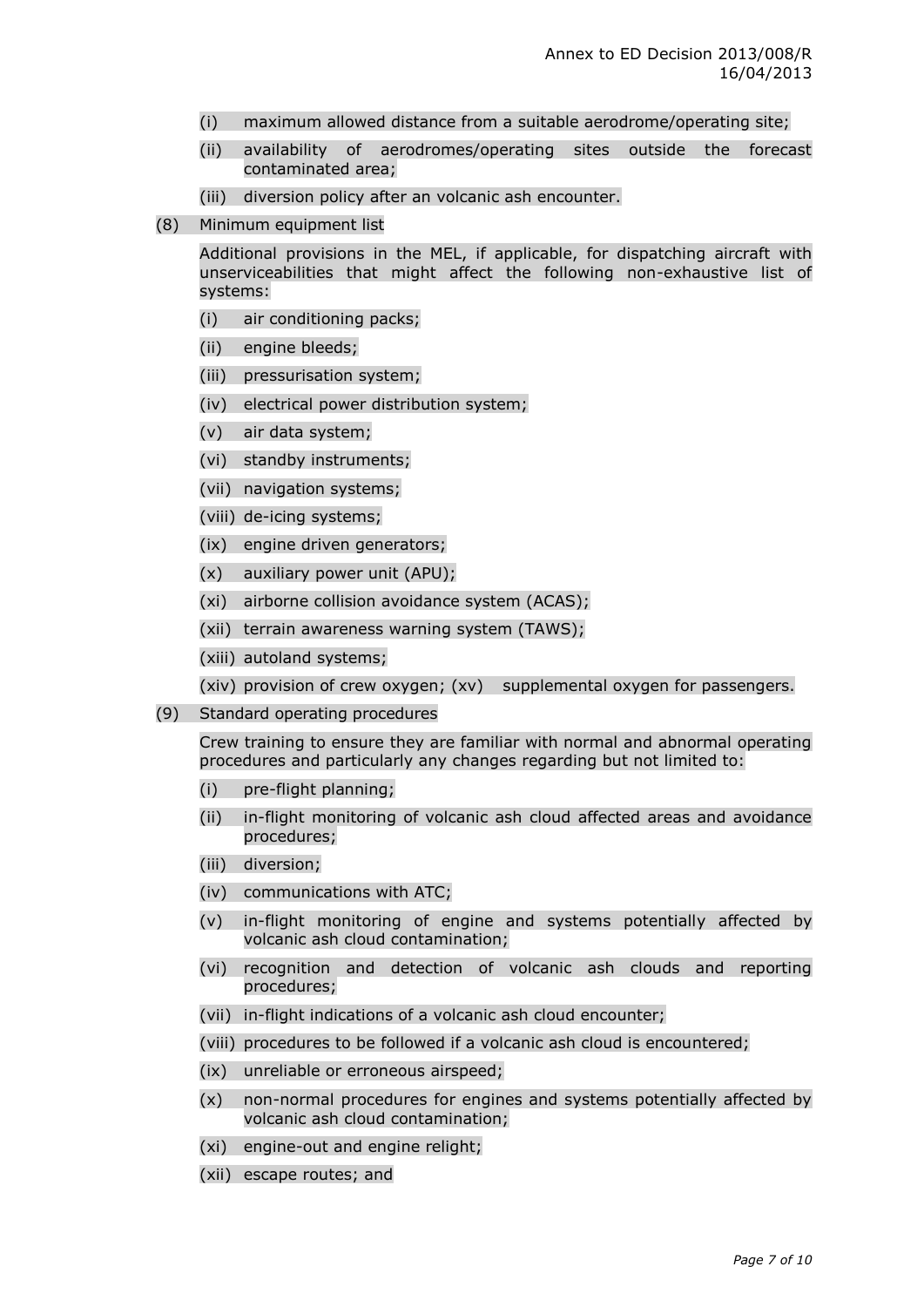- (xiii) operations to/from aerodromes/operating sites contaminated with volcanic ash.
- (10) Provision for aircraft technical log

This should ensure:

- (i) Systematic entry in the aircraft continuing airworthiness records or aircraft log if available related to any actual or suspected volcanic ash encounter whether in-flight or at an aerodrome/operating site; and
- (ii) Checking, prior to flight, of the completion of maintenance actions related to an entry in the continuing airworthiness records or aircraft log if available for a volcanic ash cloud encounter on a previous flight.
- (11) Incident reporting

Crew requirements for:

- (i) reporting an airborne volcanic ash cloud encounter (VAR);
- (ii) post-flight volcanic ash cloud reporting (VAR);
- (iii) reporting non encounters in airspace forecast to be contaminated; and
- (iv) filing a mandatory occurrence report in accordance with ORA.GEN.160.
- (12) Continuing airworthiness procedures

Procedures when operating in or near areas of volcanic ash cloud contamination:

- (i) enhancement of vigilance during inspections and regular maintenance and appropriate adjustments to maintenance practices;
- (ii) definition of a follow-up procedure when a volcanic ash cloud encounter has been reported or suspected;
- (iii) thorough investigation for any sign of unusual or accelerated abrasions or corrosion or of volcanic ash accumulation;
- (iv) reporting to TCHs and the relevant authorities observations and experiences from operations in areas of volcanic ash cloud contamination;
- (v) completion of any additional maintenance recommended by the TCH or by the competent authority.
- (f) Reporting

The ATO should ensure that reports are immediately submitted to the nearest ATS unit using the VAR/AIREP procedures followed up by a more detailed VAR on landing together with, as applicable, a report as defined in Regulation (EU) No 996/2010 and Directive 2003/42/EC, and an aircraft technical log entry for:

- (1) any incident related to volcanic clouds;
- (2) any observation of volcanic ash activity and
- (3) anytime that volcanic ash is not encountered in an area where it was forecast to be.
- (g) Additional guidance

Further guidance on volcanic ash safety risk assessment is given in ICAO Doc. 9974 (Flight safety and volcanic ash – Risk management of flight operations with known or forecast volcanic ash contamination).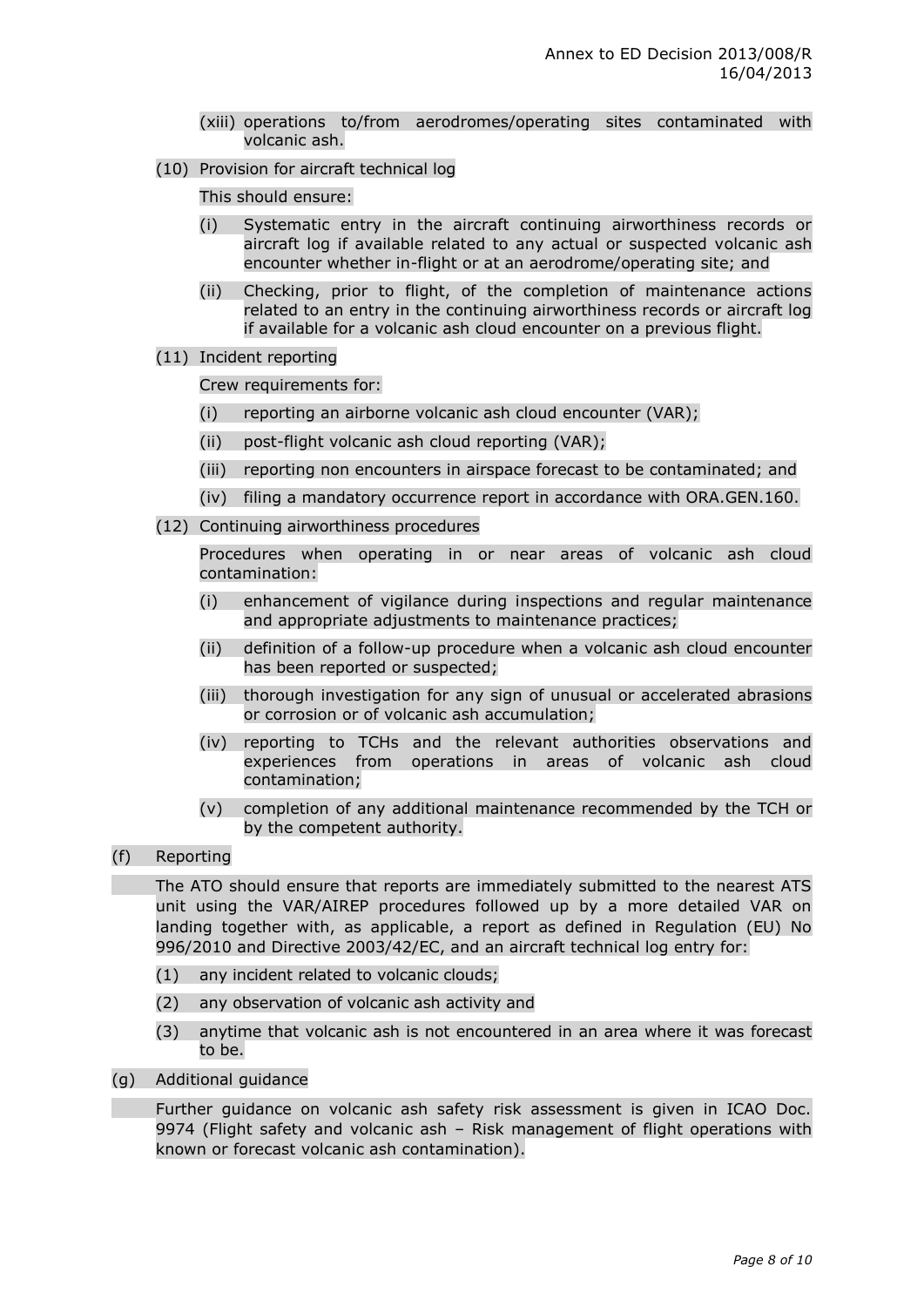A new GM4 ORA.GEN.200(a)(3) is added as follows:

# **GM4 ORA.GEN.200(a)(3) Management system**

# SAFETY RISK ASSESSMENT – RISK REGISTER

The results of the assessment of the potential adverse consequences or outcome of each hazard may be recorded by the ATO in a risk register, an example of which is provided below.